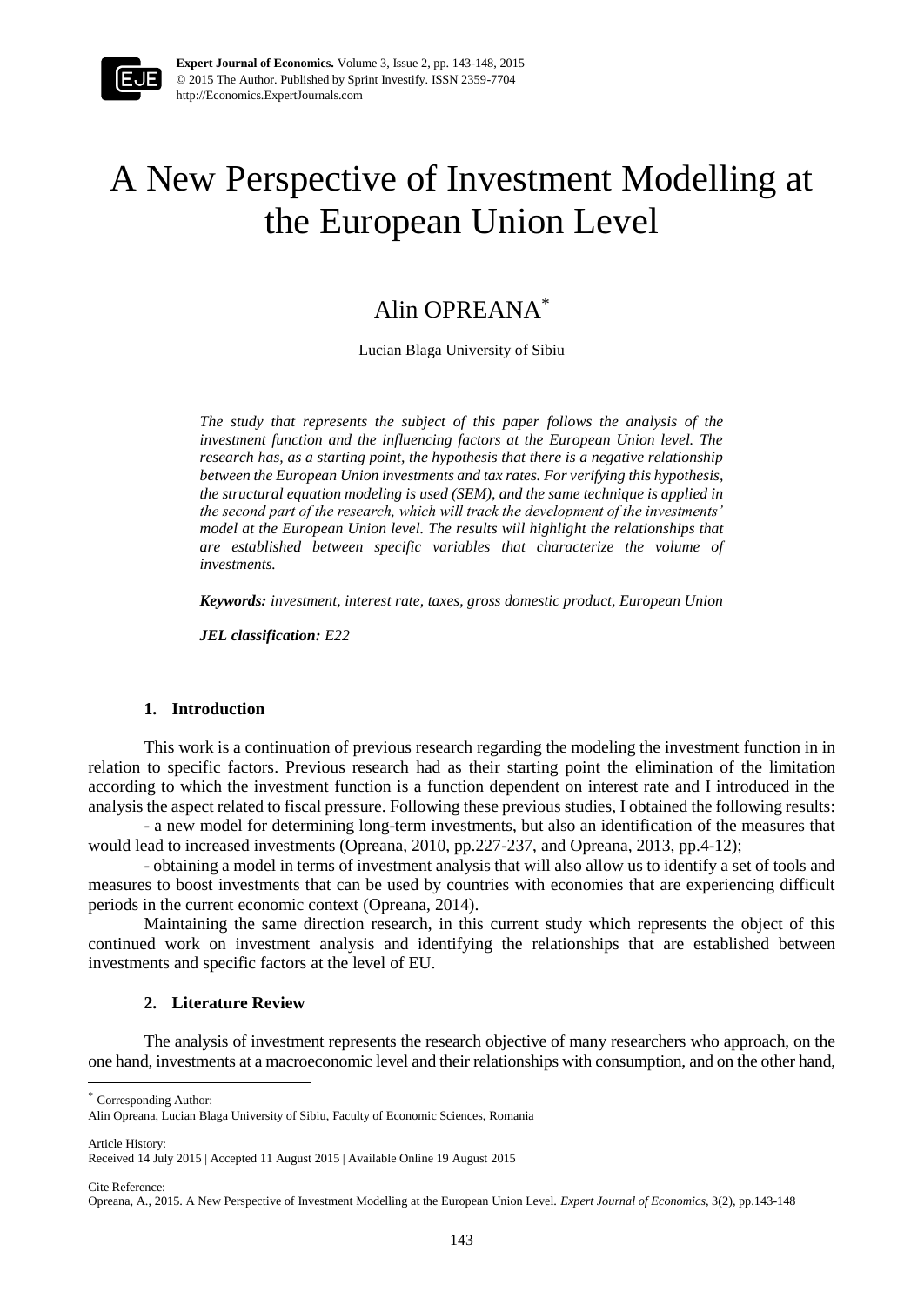investments on financial markets. Therefore, the analysis presented in this article falls into the following research framework.

In a post-Keynesian/Kaleckian model of growth and distribution, Commendatore, Pinto, Sushko (2014: 12-28) suggested a constraint on firms' investment induced by increasing adjustment costs and/or limited financial resources.

Eslamloueyan & Jafari (2014: 209-220) used the correlated effects mean group (CCEMG) technique to a set of balanced panel error correction model and they studied the repercussions of the 1997's Asian financial crisis and of 2008's global financial crisis on the savings and investing behavior in East Asian countries. Eslamloueyan & Jafari (2014: 209-220) found that the rates of both savings and investments are highly dependent across countries of East Asia.

García-Belenguer & Santos (2013: 150-169) explored a simple version of the neoclassical growth model and studied empirically the main determinants of aggregate investment across countries. In their work, the neoclassical growth model predicts that aggregate investment may be influenced by income growth, capital income share, relative price of capital, taxes, and other market distortions (García-Belenguer & Santos, 2013: 150-169).

Using a fully general specification for the instantaneous utility function, Furlanetto & Seneca (2014: 111-126) presented that the size of the wealth effect on labor supply is largely inconsequential for macroeconomic dynamics.

Casalin & Dia (2014: 60-79) developed a simple theoretical model of investment by assuming that financial frictions generate certain adjustment costs that are different from those of industrial origin which are usually discussed in the literature.

Lim (2014: 160-177) analyzed 129 developed and developing economies in terms of their institutional and structural factors related to their investment activity. The author introduced these institutional and structural factors to a standard neoclassical investment function for open economies and found that financial development and institutional quality tend to be determinants of cross-country capital formation. Nonetheless, institutional quality seemed to show o higher level of stability in its sign and significance of its coefficient.

Rieger (2012: 239-240) developed and proved a formula for the computation of optimal financial investments in an expected utility framework with arbitrary (not necessarily concave) utility functions.

In their paper, Pirvu & Zhang (2014:142:150) approached the problem of consumption and investment in a financial market within a continuous time stochastic economy. Their results show that a change in the discount rate leads to time inconsistencies of the investor's decisions.

In another paper about optimal investment, Zeng, Wu, Lai (2013: 462-470) explored the multi-period optimal strategies for an investment-only problem and an investment–consumption problem.

Moreover, Di Corato, Moretto, Vergalli (2014: 80-89) introduced an analytical approximation of the short-run investment rule and presented how such an approximation can be used in order to derive the corresponding i) steady-state distribution of the optimal stock of capital and ii) the long-run average rate of capital accumulation.

Zhao, Shen and Wei (2014: 824-835) considered the consumption–investment problem with a general discount function and a logarithmic utility function in a non-Markovian framework. Their model's coefficients follow the assumption of adapted stochastic processes, including the coefficients of the interest rate, appreciation rate, and volatility of the stock. The work of Zhao, Shen and Wei (2014: 824-835) demonstrate that a time-consistent equilibrium consumption–investment strategy of the original problem consists of a deterministic function and the ratio of the market price of risk to the volatility. Nonetheless, the corresponding equilibrium value function can be described by the unique solution of a family of BSDEs parameterized by a time variable.

# **3. Research Methodology**

To achieve the purpose of the research, the structural equation model (SEM) technique will be used to verify the hypotheses of the proposed model.

A structural equation model is a set of assumptions about how the variables in an analysis are generated and related to each other (Hu and Bentler, 1999).

This methodology will be applied by using the SPSS AMOS software on empirical data to achieve the main objective of the research and examine the hypotheses. Thus, for hypotheses testing, I used quarterly macroeconomic data, from Eurostat, related European Union, during the 2001Q1-2014Q4 timeframe.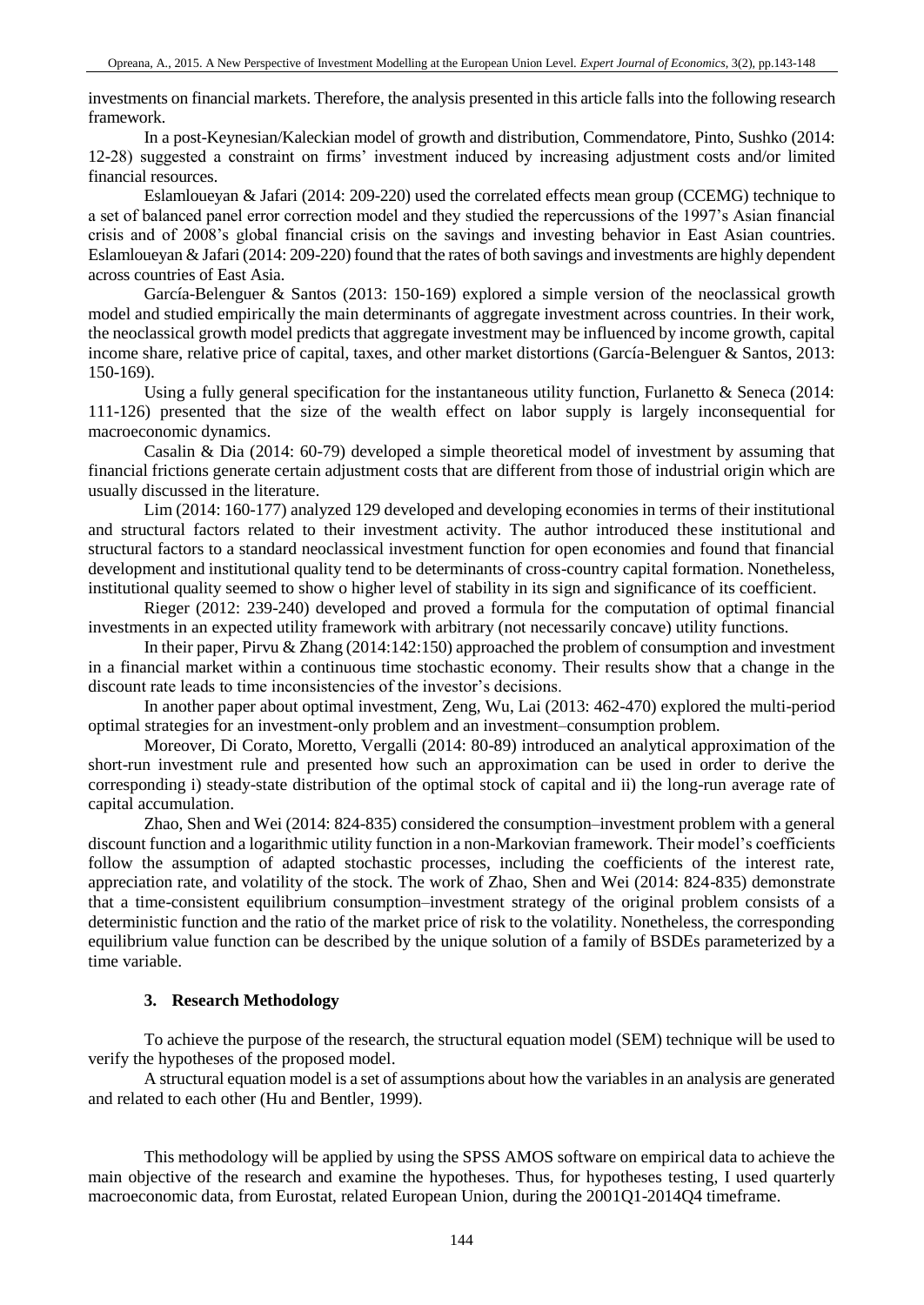For the empirical analysis of the investment function I will use independent variables such as interest rate and the level of fiscal pressure expressed by tax volume or tax rate.

#### **4. Analysis and Results**

# **4.1. Verification of the model in terms of the existence of a relationship between investment (EU28\_I) and tax rate (EU28\_T/Y) at the European Union level**

Current research is a continuation of previous research (Opreana, 2014), in which it was observed that at EU level, there is a negative relationship is established between investments (EU28\_I) and tax rate (EU28\_T/Y). The main objective of this step is to verify the relationship between investment and tax rate. The hypotheses of this model are the following:

**H<sub>1</sub>**: There is a relationship between investment (EU28 I) and tax rate (EU28 T/Y)

Structural equation modeling was used to test the hypotheses proposed for the model examined in this paper. The structural model was tested in accordance with the criteria established by Hu and Bentler (1999).



*Figure 1. Standardized results of the model* **Note**: EU28 I = Investment at European Union level, EU28  $T/Y$  = tax rate at European Union level

After applying the criteria set by Hu and Bentler (1999), the proposed model did not concur to the validation criteria in this form and needs a improvement by including more relationships between endogenous and exogenous variables.

Regarding the analysis of the hypotheses considered were obtained the following results presented in the following tables:

| <b>Table 1.1.</b> Regression Weights |  |                                    |             |       |     |  |
|--------------------------------------|--|------------------------------------|-------------|-------|-----|--|
| Estimate<br>S.E.<br>C.R.             |  |                                    |             |       |     |  |
|                                      |  | EU28 I <--- EU28 TY   16542514.109 | 3644604.846 | 4.539 | *** |  |

| <b>Table 1.2.</b> Standardized Regression Weights |          |  |
|---------------------------------------------------|----------|--|
|                                                   | Estimate |  |
| EU28 I <--- EU28 TY                               | .522     |  |

| <b>Table 1.3.</b> Intercepts      |              |            |          |      |       |  |  |
|-----------------------------------|--------------|------------|----------|------|-------|--|--|
| Estimate<br>Label<br>C.R.<br>S.E. |              |            |          |      |       |  |  |
| EU28 TY                           | 0.104        | 0.000      | 371.286  | ***  | par 3 |  |  |
| EU28                              | -1072116.344 | 377769.672 | $-2.838$ | .005 | par 2 |  |  |

|                | <b>Table 1.4.</b> Variances |               |       |     |       |  |  |
|----------------|-----------------------------|---------------|-------|-----|-------|--|--|
|                | Estimate                    | S.E.          | C.R   |     | Label |  |  |
| e <sub>2</sub> | .000                        | .000          | 5.244 | *** | par 4 |  |  |
| e1             | 3130322122.303              | 596929007.181 | 5.244 | *** | par 5 |  |  |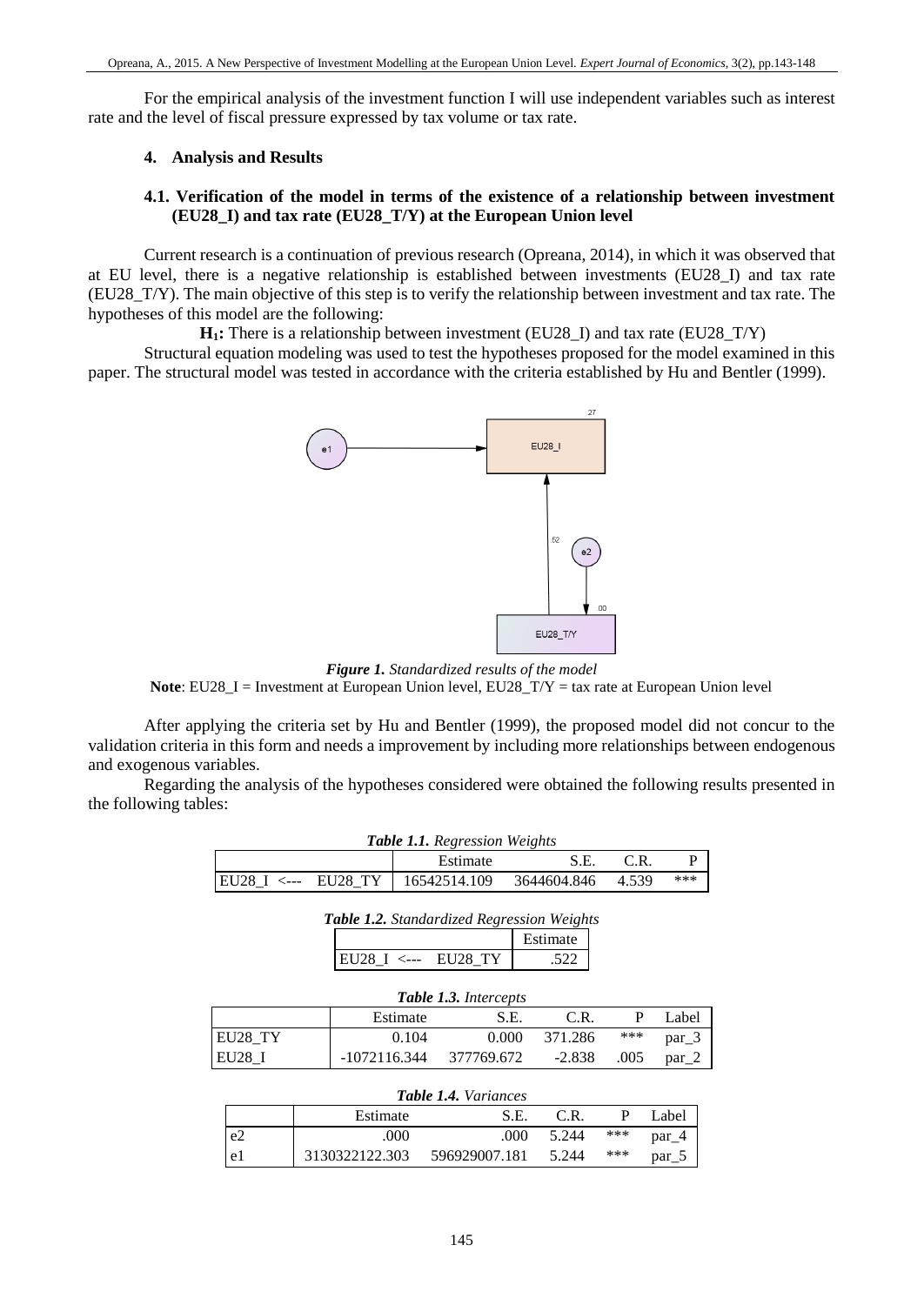|  | Table 1.5. Standardized Direct Effects |  |
|--|----------------------------------------|--|
|--|----------------------------------------|--|

|       | <b>FII28 TV</b> |
|-------|-----------------|
| ELI28 | າາ              |

*Table 1.6. Standardized Indirect Effects*

|          | <b>EU28 TY</b> |
|----------|----------------|
| 31 I 28. | YY Y           |

From the obtained results, it can be observed that there is a relationship between tax rate and investment at an EU level, but the model is not statistically valid. Thus, there is a need for developing a new conceptual model.

Also, table 1.1. shows that Hypothesis 1 is confirmed, and there is a relationship between these 2 variables.

From table 1.3 it can be observed that the result of the residual value is statistically invalid. Therefore, this shows the need for a new working model, which includes other related relationships.

#### **4.2. Proposing a new model regarding investments at the European Union level**

Next, in this upcoming paper and research, the investments' function will be achieved, and also factors determining the investments will be identified. Following the re-estimation model, it results in a new form of the model according to the type of European Economy and the influence of other factors.

The hypotheses considered in terms of obtaining this model are:

**H2:** Taxes affect investments in the European Union

**H3:** GDP influences the amount of taxes in the European Union



*Figure 2. The New Investment Model*

Again, structural equation modeling was used to test the hypotheses proposed for the model examined in this section. The structural model was tested in accordance with the criteria established by Hu and Bentler (1999) and developed in Table 2.

| <b>Table 2.1.</b> Model accuracy |                          |                    |  |  |  |  |
|----------------------------------|--------------------------|--------------------|--|--|--|--|
| Measurement                      | Measurement model result | Recommended values |  |  |  |  |
|                                  | 8.373 (p=0.015, 2df)     | $p \leq 0.05$      |  |  |  |  |
| $\chi^2/df$                      | 4.187                    | $\leq$ 5           |  |  |  |  |
| <b>NFI</b>                       | 0.975                    | >0.90              |  |  |  |  |
| <b>RFI</b>                       | 0.925                    | >0.90              |  |  |  |  |
| <b>CFI</b>                       | 0.981                    | $\geq 0.90$        |  |  |  |  |
| <b>RMSEA</b>                     | 0.241                    | < 0.10             |  |  |  |  |

Note:  $\chi^2$  = Chi-square,  $\chi^2/df$  = ratio of Chi-square and degrees of freedom, GFI = Goodness of fit index, NFI = Normed fit index, RFI = Relative fit index, CFI = Comparative fit index, RMSEA = Root mean square error of approximation.

To analyze the new investment model using the structural equation modeling technique, I analyzed the path coefficients of the hypothetical relationships between variables.

**Note**: EU28\_R = Interest Rate at the EU level, EU28\_Y = EU Gross Domestic Product, EU28\_T = Taxes at the EU level,  $EU28_I = Investment$  at the EU level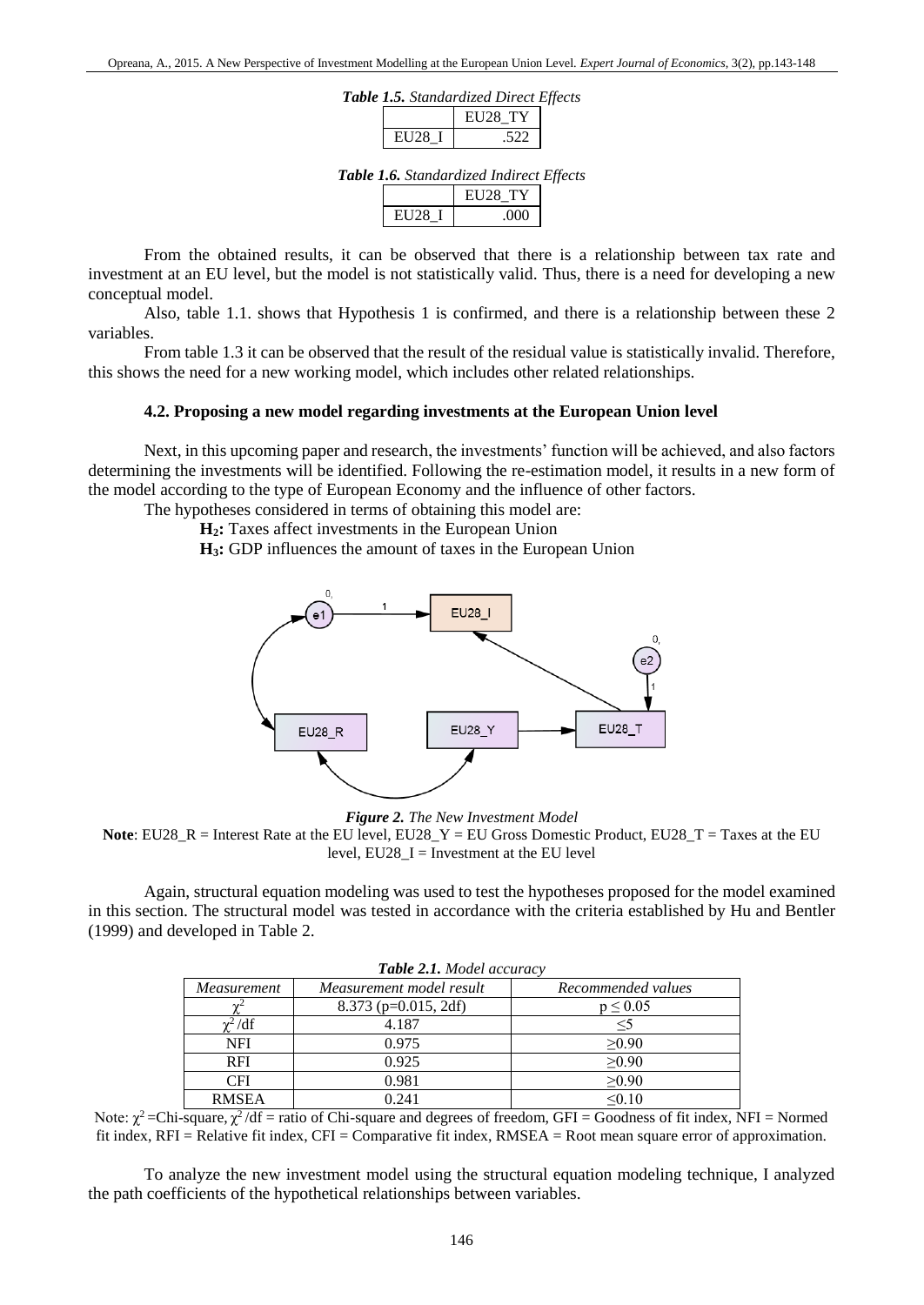The following tables reflect information regarding the unstandardized and standardized coefficients estimates, statistical significance, and standard error of each relationship.

| <b>Table 2.2.</b> Regression Weights |  |       |      |        |     |       |
|--------------------------------------|--|-------|------|--------|-----|-------|
| Estimate S.E.<br>C.R.<br>Label       |  |       |      |        |     |       |
| $ EU28_T \leftarrow EU28_Y $         |  | .111  | .003 | 44.340 | *** | par 2 |
| $ EU28 I \leftarrow$ EU28 T          |  | 1.553 | .144 | 10.769 | *** | par 1 |

| Table 2.3. Standardized Regression Weights |        |          |
|--------------------------------------------|--------|----------|
|                                            |        | Estimate |
| EU28_T <--- EU28_Y                         |        | .986     |
| EU28 <sub>1</sub> <---                     | EU28 T |          |

| <b>Table 2.4.</b> Intercepts |            |           |          |      |  |  |
|------------------------------|------------|-----------|----------|------|--|--|
| Estimate<br>S.E.<br>C.R.     |            |           |          |      |  |  |
| EU28 T                       | -23299.594 | 7683.829  | $-3.032$ | .002 |  |  |
| EU28                         | 152005.080 | 45816.036 | 3.318    | ***  |  |  |

| <b>Table 2.5.</b> Covariances |  |                                |             |           |          |     |
|-------------------------------|--|--------------------------------|-------------|-----------|----------|-----|
| Estimate<br>C.R.<br>S.E.      |  |                                |             |           |          |     |
| l e l                         |  | $\langle - \rangle$ EU28 R     | 16079.333   | 3695.867  | 4.351    | *** |
|                               |  | $ EU28 R < \rightarrow EU28 Y$ | -142194.580 | 36248.761 | $-3.923$ | *** |



*Figure 3. Standardized results of the new investment model*

| Table 3. Estimates of hypotheses testing |  |
|------------------------------------------|--|
|------------------------------------------|--|

| <i>Hypotheses</i>                   | Significance | Hypothesis<br>Result |
|-------------------------------------|--------------|----------------------|
| $H_2$ . EU28 T $\rightarrow$ EU28 I | ***          | Confirmed            |
| $H_3$ . EU28 Y $\rightarrow$ EU28 T | ***          | Confirmed            |

*\*\*\* Significant at a 0.001 level (Two-tailed)*

*\*\* Significant at a 0.005 level (Two-tailed)*

*\* Significant at a 0.010 level (Two-tailed)*

#### **5. Conclusions**

Following this present research, a new model regarding the investment function was identified. The results obtained confirm the three proposed hypotheses, namely:

H1: There is a relationship between investment and tax rates.

H2: Taxes affect investment in the European Union

H3: GDP influences the amount of taxes in the European Union

Regarding the limits of this research it should be mentioned that the RMSEA value in Table 2.1. shows that the new model of investments needs a development and it is necessary to identify specific variables that influence the behavior of variables at the level of the European Union's economies.